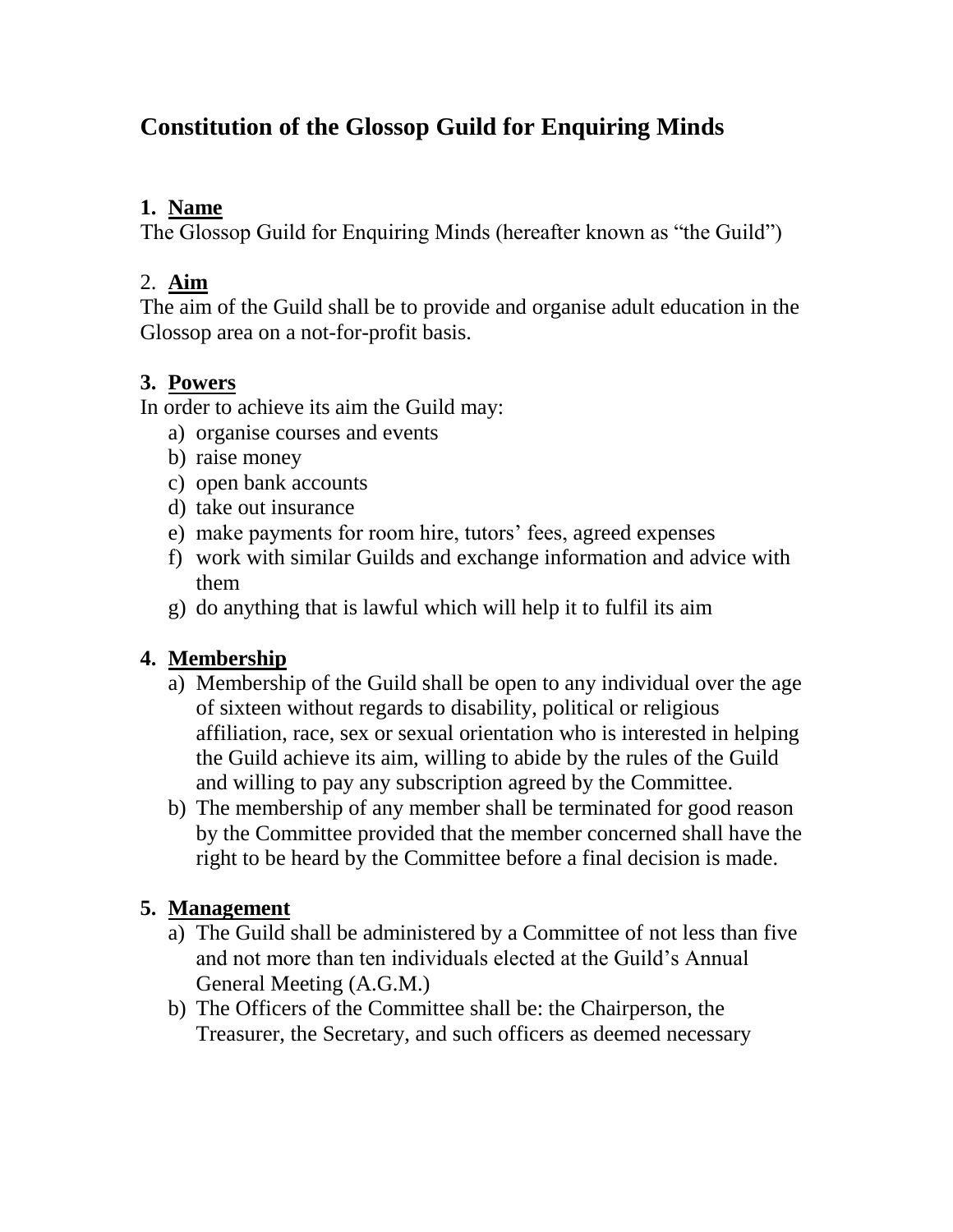- c) The Committee may co-opt onto the Committee, up to three individuals, in an advisory and non-voting capacity that it feels will help to fulfil the aim of the Guild
- d) The Committee shall meet at least three times a year
- e) At least five Committee members must be present for a Committee meeting to take decisions
- f) Voting at Committee meetings shall be by a show of hands. If there is a tied vote then the Chairperson shall have a casting vote
- g) The Committee shall have the power to remove any member of the Committee of good and proper reason
- h) The Committee may appoint any member of the Guild as a Committee member to fill a vacancy, provided that the maximum prescribed is not exceeded

# **6. The Duties of the Officers**

- a) The duties of the Chairperson shall be to:
- Chair meetings of the Committee and the Guild
- represent the Guild at functions/meetings to which the Guild is invited
- act as the spokesperson of the Guild when necessary
- b) the duties of the Secretary shall be to:
- prepare in consultation with the Chair the agenda for meetings of the Committee and the Guild and keep minutes of all meetings
- collect and circulate any relevant information within the Guild
- c) the duties of the Treasurer shall be to:
- supervise the financial affairs of the Guild
- keep proper accounts that show all monies received and paid out by the Guild
- d) other officers of the committee will be responsible for:
- organising courses of a suitable standard
- selecting tutors of relevant expertise, previous experience and high level presentational skills
- $\bullet$  the organisation of publicity

#### **7. Finance**

a) All monies received by and on behalf of the Guild shall be applied to further the aim of the Guild and for no other purpose

b) Any bank accounts opened for the Guild shall be in the name of the Guild